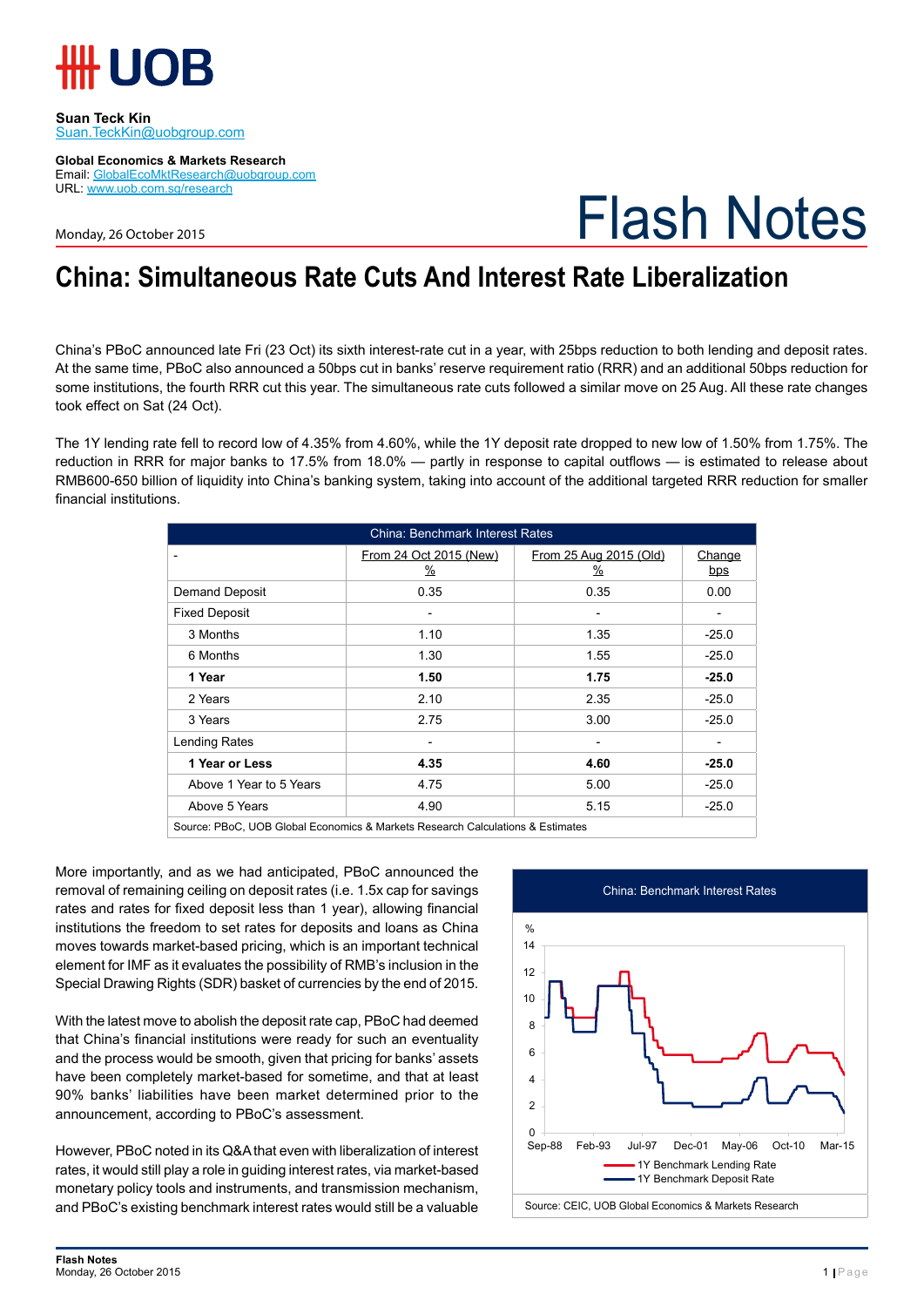guide. For guidance of short term interest rates, repo operations and SLF (Standing Lending Facility, 常备借贷便利) will be playing an important role, and mid- to long-term interest rates guidance will be through facilities such as relending, MLF (Medium-term Lending Facility, 中期借贷便利), and PSL (pledged supplementary lending, 抵 押补充贷款), among others, as well as market-based instruments such as Shibor, repo rates, and government bond yields. As for interest rate transmission mechanism, PBoC said it is still enhancing such process, from FX market to bond market, and to credit market, and then to the real economy.

The latest announcement is within our expectations for their timing and quantum of reductions, as well as the deregulation of deposit interest rates. These developments would further reduce the risks of hard landing in China and would be supportive of our outlook for China 2015 and 2016, as well as "risk on" trade. Namely, **we are keeping our 6.9% GDP growth projections for China in 2015 and 2016** (for details, please refer to our report "China: 3Q15 GDP Report Reaffirms Economic Rebalancing" dated 19 Oct 2015).



We still see further room for interest rate and RRR cuts ahead, especially if low inflation/deflationary conditions persist in China, capital outflows accelerate as capital accounts are liberalized further ahead, and easing policy bias continues in ECB and BoJ, notwithstanding expectations that the US Federal Reserve could see interest rate "liftoff" before end-2015. PBoC would also undertake these actions to ensure economic growth staying within a reasonable range.

For the remainder of 2015, we believe PBoC is basically done with interest rate cuts, and will look to 2016 for further actions on interest rates. However we are still penciling **one final 25bps reduction in RRR before the year is out**. All in we see PBoC's easing actions continue into mid-2016, at the least (please refer to table of forecasts below).

As for the RMB, such easing action is likely to put downward pressure on the currency in the near term, but the impact is unlikely to be lasting, as the upcoming SDR decision should be positive on the currency. **We are still projecting end-2015 USD/CNY forecast of 6.40 and end-2016 projection of 6.45.** 

Despite the recent market turmoil in the equity and FX markets, China once again showed its determination in carrying out market reforms by dismantling its last controls on the deposit rates and moving towards market-based interest rates. The clearing of this critical hurdle should be a positive signal to the IMF as it moves into the review phase of the SDR. **Together with the softening tone of US Treasury's latest semiannual report on currencies, this should lift the chances of RMB's inclusion in the SDR. We think the probability has now tilted towards the 70-80% region in favour of China, compared to our previous assessment of 60%.** 

| China: Interest Rate and RRR Forecasts                    |       |       |       |       |       |       |       |
|-----------------------------------------------------------|-------|-------|-------|-------|-------|-------|-------|
| $\%$                                                      | 2Q15  | 3Q15  | 4Q15F | 1Q16F | 2Q16F | 3Q16F | 4Q16F |
| 1-year Benchmark Lending Rate                             | 4.85  | 4.60  | 4.35  | 4.10  | 3.85  | 3.85  | 3.85  |
| 1-year Benchmark Deposit Rate                             | 2.00  | 1.75  | .50   | 1.25  | 1.00  | 1.00  | 1.00  |
| Reserve Requirement Ratio                                 | 18.50 | 18.00 | 17.00 | 16.00 | 15.00 | 14.00 | 13.00 |
| Source: UOB Global Economics & Markets Research Estimates |       |       |       |       |       |       |       |

### Links

中国人民银行决定下调存贷款基准利率并降低存款准备金率 PBoC Interest Rate and RRR Cuts announcement, 23 Oct 2015 http://bit.ly/pbc-20151023-ratecuts

央行有关负责人就降息降准以及放开存款利率上限答记者问 Q&A: PBoC Interest Rate and RRR Cuts announcement, 23 Oct 2015 http://bit.ly/pbc-20151023-ratecuts-qa